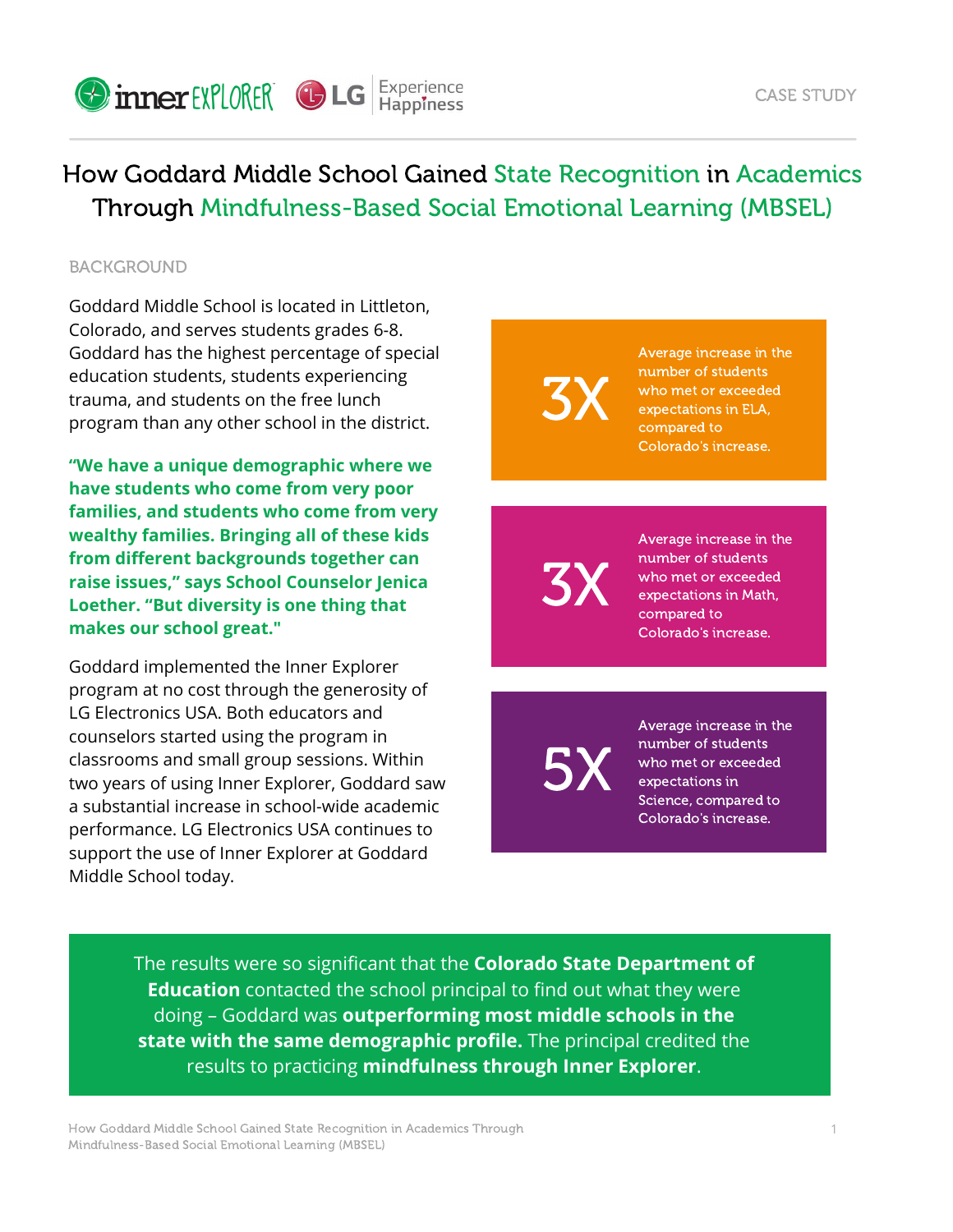

# RAPID IMPROVEMENT IN ACADEMICS

Between 2016 and 2018, the average percentage increase of Goddard 6th-8th grade students who met or exceeded expectations in **English Language Arts** and **Math** was **3X higher** than the average percentage increase for Colorado as a whole. **Science** was **5X higher**. Most notably, the percentage of students who met or exceeded expectations in **8th-grade English Language Arts** was **8X higher** than the state.





Before Inner Explorer, staff at Goddard Middle School were already facilitating social emotional learning (SEL) lessons. After Inner Explorer was introduced, the focus shifted to incorporating Mindfulness-Based Social Emotional Learning (MBSEL) into every classroom to support student and educator well-being.



# WHY MBSEL?

Traditional SEL curriculum is designed to activate the prefrontal cortex (PFC), otherwise known as the brain's executive center. However, **when the brain is stressed, the prefrontal cortex becomes inactive.**

As a result, a person is unable to access what they cognitively know, making them prone to reactivity. **MBSEL programs target this disconnect by teaching strategies to self-regulate during moments of stress.**